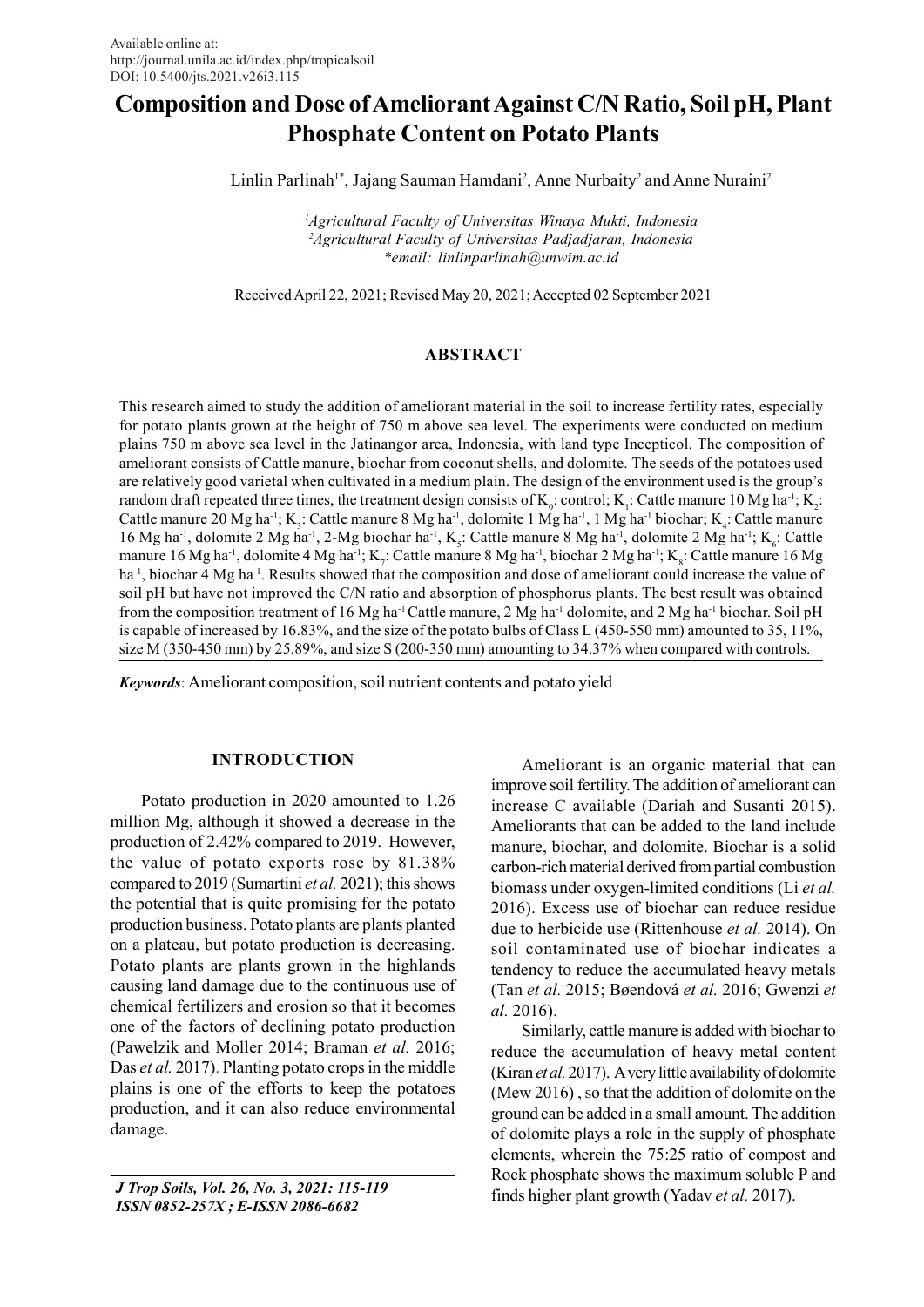The composition of ameliorant Cattle manure, biochar from coconut shell, and dolomite is expected to reduce soil damage and give good results on plant potatoes planted on medium plains.

## MATERIALS AND METHODS

#### Study Sites and Materials

The experiments were conducted on medium plains 750 m above sea level in Jatinangor area, Indonesia, with land type Incepticol. Seeds of potatoes used are varieties of Medians Second Generation. The composition of ameliorant consists of Cattle manure, biochar from coconut shells, and dolomite. The seeds of the potatoes used are relatively good varietal when cultivated in a medium plain.

## Research Design

The design of the environment used is the group's random draft repeated three times, the treatment design consists of  $K_0$ : control;  $K_1$ : Cattle manure 10 Mg ha<sup>-1</sup>;  $K_2$ : Cattle manure 20 Mg ha<sup>-1</sup>;  $K_3$ : Cattle manure 8 Mg ha<sup>-1</sup>, dolomite 1 Mg ha<sup>-1</sup>, 1 Mg ha<sup>-1</sup> biochar;  $K_4$ : Cattle manure 16 Mg ha<sup>-1</sup>, dolomite 2 Mg ha<sup>-1</sup>, 2-Mg biochar ha<sup>-1</sup>, K<sub>5</sub>: Cattle manure 8 Mg ha<sup>-1</sup>, dolomite 2 Mg ha<sup>-1</sup>,  $K_{6}$ : Cattle manure 16 Mg ha<sup>-1</sup>, dolomite 4 Mg ha<sup>-1</sup>; K<sub>7</sub>: Cattle manure 8 Mg ha<sup>-1</sup>, biochar 2 Mg ha<sup>-1</sup>;  $K_s$ : Cattle manure 16 Mg ha-1, biochar 4 Mg ha-1. Advanced analysis using a 5% Duncan test, each treatment is given NPK base fertilizer according to the recommended dosage.

### Soil Analysis

Observations of C, N, soil pH were made at the time of harvest (110 DAP/Day After Planting), measurement of C-organic by Walkley and Black method, N-total with Kjeldahl method, and pH  $(H<sub>2</sub>O)$  with Electrometry method. P levels in plants are carried out at the end of the vegetative period in destructive sling plants aged 44 ADP by the wet oxidation method.

#### RESULTS AND DISCUSSION

#### Effect of Ameliorant on Soil Chemical

The results of the analysis showed that Cattle manure used to have N total of 1.48. 18.2% C; C/N ratio 12.29; 1.93%  $P_2O_5$ ; 1.04%  $K_2O$ ; pH 7.98. Biochar Coconut Shell content has N total 0.52; 40% C; C/N ratio 77.75; 0.80%  $P_2O_5$ ; 1.85% K<sub>2</sub>O and pH 10.81. Dolomite contains 0.99% MgO and 52.48% CaO.

The provision of composition and the dose of ameliorant effect does not impact the C/N ratio of soil and absorption P plants. The carbon content of biochar produced is affected by the original material by the content of lignin origin material (Lee et al. 2013; Rehrah et al. 2014; Sun et al. 2017). The cattle manure has an organic-C value of 18.2% and total N content of 1.48. However, the soil C/N ratio did not increase, even though it has been administered up to a dose of 20. The absorption of P plants is not impacted because each treatment is given the chemical fertilizer NPK recommended dose so that each treatment receives the same phosphate levels. However, administered ameliorant containing phosphate-appropriate treatment but the phosphate content of very low ameliorant is 1.93%  $P_2O_5$  for Cattle manure and 0.80%  $P_2O_5$  for biochar of coconut shell shells. Adding biochar to the ground has good agricultural environment potential due to long-term carbon absorption capacity and the ability to increase crop productivity (Kolton et al. 2011).

The administration of composition and doses of ameliorant is a tangible impact on the soil pH value (presented in Table 1). The ameliorants given

| Treatment      | Organic-C<br>$(\%)$ | Total-N<br>$(\%)$ | C/N    | Soil pH<br>(H <sub>2</sub> O) | P Absorption |
|----------------|---------------------|-------------------|--------|-------------------------------|--------------|
| k0             | 1.87a               | 0.206a            | 9.03a  | 5.88a                         | 13.83 a      |
| k <sub>1</sub> | 1.663a              | 0.19a             | 8.84 a | 6.33a                         | 21.2a        |
| k2             | 1.88a               | 0.216a            | 8.78 a | 6.22a                         | 21.72a       |
| k <sub>3</sub> | 1.693a              | 0.213a            | 8.25a  | 6.33a                         | 17.83 a      |
| k <sub>4</sub> | 1.853a              | 0.216a            | 8.83 a | 6.87 <sub>b</sub>             | 19.97a       |
| k <sub>5</sub> | 1.83a               | 0.226a            | 8.06a  | 6.82 <sub>b</sub>             | 18.56 a      |
| k6             | 2.07a               | 0.27a             | 7.78a  | 7.02 <sub>b</sub>             | 23.03a       |
| k7             | 1.846a              | 0.25a             | 7.48 a | 5.8a                          | 16.34a       |
| k8             | 1.853a              | 0.216a            | 8.66 a | 5.86 a                        | 18.29 a      |

Table 1. Composition and dose of ameliorant against organic-C, soi-Nl, soil pH, and absorption P by plant.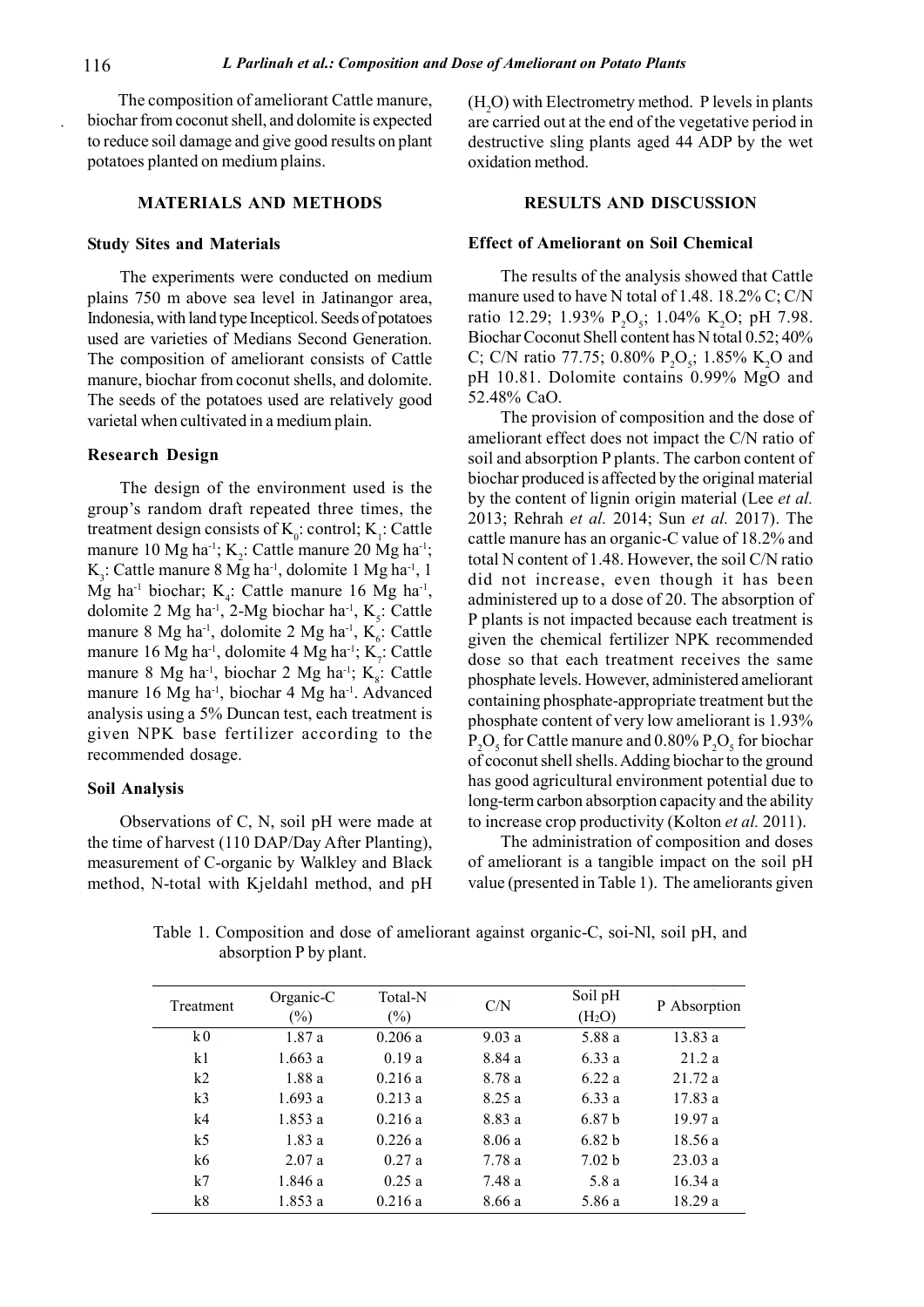|                | Number of bulbs of  | Number of bulbs     | Number of bulbs of  |
|----------------|---------------------|---------------------|---------------------|
| Treatment      | L size              | size M              | size S              |
|                | $(size 450-550 mm)$ | $(size 350-450 mm)$ | $(size 200-350 mm)$ |
| K <sub>0</sub> | 0.803a              | 1.178a              | 2.179a              |
| k <sub>1</sub> | 0.743a              | 1.575 b             | 2.909 b             |
| k2             | 0.824a              | 1.555 b             | $2.811$ ab          |
| k <sub>3</sub> | 0.847a              | 1.395 b             | $2.687$ ab          |
| k4             | 1.085 b             | 1.483 b             | 2.928 b             |
| k <sub>5</sub> | 0.989a              | 1.551 b             | 1.820a              |
| k6             | 1.101 b             | 1.500 b             | 2.409a              |
| k7             | 0.743a              | 1.502 b             | $2.636$ ab          |
| k8             | 0.984a              | 1.595 b             | 2.416a              |

Table 2. Composition and dosage of Amelioran to total tuber size L, M and S.

have an alkaline pH value of 7.89 for cattle manure and 10.81 for the coconut shell biochar. The results are in line with Windeatt et al. (2014); most biochars are slightly alkaline, ranging from pH 6.1 to 11.6. Treatment with composition  $K_4$ : Cattle manure 16 Mg ha<sup>-1</sup>, dolomite 2 Mg ha<sup>-1</sup>, 2-Mg biochar ha<sup>-1</sup>, K<sub>5</sub>: Cattle manure 8 Mg ha<sup>-1</sup>, dolomite 2 Mg ha<sup>-1</sup>;  $K_{6}$ : Cattle manure  $16$  Mg ha<sup>-1</sup>, dolomite  $4$  Mg ha<sup>-1</sup> shows the best influence in increasing the pH value of the soil when compared to the control. Soil pH is a critical determinant of the composition and diversity of bacterial communities. Ameliorants (biochar, lime, and organic fertilizer) altered soil notification by changing the abundance of nitrifying bacteria, diversity, and composition, caused by soil pH change (Zhang et al. 2017).

#### Bulb Size of Potato

Composition and dose of ameliorant with a treatment of  $K_4$ : Cattle manure 16 Mg ha<sup>-1</sup>, dolomite  $2$  Mg ha<sup>-1</sup>,  $2$  Mg Biochar ha<sup>-1</sup> represents the best number of bulbs in size L, M and S. This is because the treatment of  $\mathrm{K}_4$  has a composition consisting of Cattle manure, biochar, and dolomite so that at a dose of 20 Mg Ha-1 can give the best results. Soil management approaches based on biochar and biochar compost increase total soil organic carbon, soil nutrient status, and groundwater content (Agegnehu et al. 2016). Biochar is shown to effectively improve soil quality and improve soil microbial biomass where Biochar participates in microbial extracellular respiration (Yu et al. 2016).

Compost filling in both single and combined with chemical fertilizers able to reduce the loss of N and P due to mineralization (Bedada et al. 2016), N Fertilizer Delivery at  $375$  kg Ha<sup>-1</sup> can produce potatoes in the supergroup (Hosseini et al. 2017), Fertilizer P significantly impact on tuber results (Debaba et al. 2019) Additionally higher levels of chemical fertilization are beneficial for microbial respiration and potato yield (Zabee and AL-Maliki 2019).

Medium-Plain potato weaver will undoubtedly give a difference to the potato yield compared with the medium plains planted. Temperature rise can lower the productivity of the potato plant (Dua et al. 2016). The provision of fertilizer NPK and Amelioran is recommended because it accumulates C organic high soil and can have fewer losses loss of organic C due to temperature rise (Ghosh et al. 2016). The addition of temperature at the time of flowering and when the formation of bulbs can improve potato yield (Lizana et al. 2017), Extended photoperiod able to increase the yield of potato crop (Shankar et al. 2016), for large size bulbs, indicating the dilution effect P, resulting from the excessive growth of the tubers to the number of accumulation P (Potarzycki and Grzebisz 2019).

## **CONCLUSIONS**

Results showed that the composition and dose of ameliorant could increase the value of soil pH but have not improved the C/N ratio and absorption of phosphorus plants. The best result obtained the treatment from composition of Cattle manure 16 Mg ha<sup>-1</sup>, dolomite 2 Mg ha<sup>-1</sup>, 2 Mg ha<sup>-1</sup> biochar and composition of Cattle manure 16 Mg ha-1, dolomite 4 Mg ha-1. Soil pH can increase by 16.83%, and the size of the potato bulbs of Class L (450-550 mm) amounted to 35, 11%, and size S (200-350 mm) amounting to 34.37% when compared with controls.

#### ACKNOWLEDGEMENTS

Thanks to BUDI-LPDP that has funded this research. Also, thanks to the Promotors at the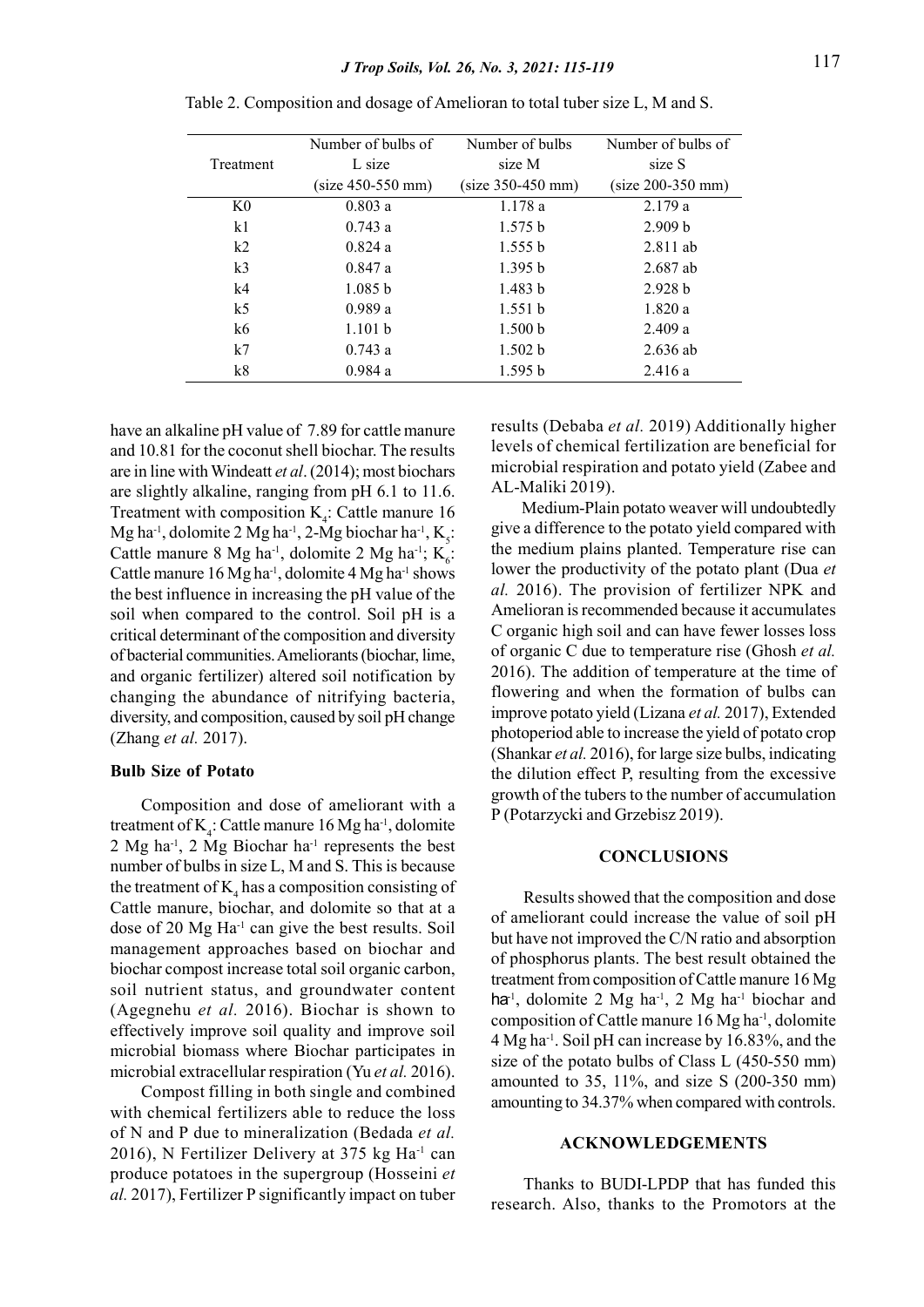Agricultural Faculty of Universitas Padjadjaran for supporting all of these research activities.

## **REFERENCES**

- Agegnehu G, AM Bass, PN Nelson and MI Bird. 2016. Benefits of biochar, compost, and biochar-compost for soil quality, maize yield, and greenhouse gas emissions in tropical agricultural soil. Sci Total Environ 543: 295-306. doi: 10.1016/ j.scitotenv.2015.11.054.
- Bedada W, M Lemenih and E Karltun. 2016. Soil nutrient build-up, input interaction effects, and plot-level N and P balances under long-term addition of compost and NP fertilizer. Agric Ecosyst Environ 218: 220- 231. doi: 10.1016/j.agee.2015.11.024.
- Braman S, M Tenuta and MH Entz. 2016. Selected soil biological parameters measured in the 19th year of a long-term organic-conventional comparison study in Canada. Agric Ecosyst Environ 233: 343- 351. doi: 10.1016/j.agee.2016.09.035.
- Bøendová K, V Zemanová, D Pavlíková and P Tlustoš. 2016. Utilization of biochar and activated carbon to reduce Cd, Pb, and Zn phytoavailability and phytotoxicity for plants. J Environ Manage 181: 637-645. doi: 10.1016/j.jenvman.2016.06.042.
- Dariah A and E Susanti. 2015. The Effectiveness of Ameliorant to Increase Carbon Stock of Oilpalm and Rubber Plantation on Peatland. J Trop Soils 20: 67- 75. doi: 10.5400/jts.2015.20.2.67.
- Das A, DP Patel, M Kumar, GI Ramkrushna, A Mukherjee, J Layek, SV Ngachan and J Buragohain. 2017. Impact of Seven Years of Organic Farming on Soil and Produce Quality and Crop Yields in Eastern Himalayas, India. Agric Ecosyst Environ 236: 142- 153. doi: 10.1016/j.agee.2016.09.007.
- Debaba GH, A Hartono, U Sudadi and LT Indriyati. 2019. Establishing soil phosphorus critical level for potato (Solanum tuberosum L.) in Andisol of Lembang, Indonesia. Int. Soc Southeast Asian Agric Sci 25: 11-20. https://www.cabdirect.org/cabdirect/ abstract/20193361895.
- Dua V, S Kumar and P Chaukhande. 2016. Impact of climate change on potato (Solanum tuberosum) productivity in Bihar and relative adaptation strategies. Indian J Agron 61: 79-88.
- Ghosh A, R Bhattacharyya, BS Dwivedi, MC Meena, BK Agarwal, P Mahapatra, DK Shahi, R Salwani and R Agnihorti. 2016. Temperature sensitivity of soil organic carbon decomposition as affected by longterm fertilization under a soybean-based cropping system in a sub-tropical Alfisol. Agric Ecosyst Environ 233: 202-213. doi: 10.1016/ j.agee.2016.09.010.
- Gwenzi W, M Muzava, F Mapanda and TP Tauro. 2016. Comparative short-term effects of sewage sludge and its biochar on soil properties, maize growth, and uptake of nutrients on tropical clay soil in Zimbabwe. J Integr Agric 15: 1395-1406. doi: 10.1016/S2095-3119(15)61154-6.
- Hosseini A, S Nemati, M Khajehosseini and H Aroiee. 2017. Effects of different nitrogen and solupotasse fertilizer rate on yield and yield components of potato. IIOAB J 8: 93-97. http://www.iioab.org/ articles/IIOABJ\_8.1\_93-97.pdf.
- Kiran YK, A Barkat, X Qiang Cui, Y Feng, F shan Pan, L Tang and Xe Yang. 2017. Cow manure and cow manure-derived biochar application as a soil amendment for reducing cadmium availability and accumulation by Brassica Chinensis L. in acidic red soil. J Integr Agric 16: 725-734. doi: 10.1016/S2095- 3119(16)61488-0.
- Kolton M, YM Harel, Z Pasternak, ER Graber, Y Elad and E Cytryn. 2011. Impact of biochar application to soil on the root-associated bacterial community structure of fully developed greenhouse pepper plants. Appl Environ Microbiol 77: 4924-4930. doi: 10.1128/AEM.00148-11.
- Lee Y, J Park, C Ryu, KS Gang, W Yang, Y-K Park, J Jung and S Hyun. 2013. Comparison of biochar properties from biomass residues produced by slow pyrolysis at 500°C. Bioresour Technol 148: 196-201. doi: 10.1016/j.biortech.2013.08.135.
- Li F, D Feng, H Deng, H Yu and C Ge. 2016. Effects of Biochars Prepared from Cassava Dregs on Sorption Behavior of Ciprofloxacin. Procedia Environ Sci 31: 795-803. doi: 10.1016/j.proenv.2016.02.076.
- Lizana X, A Avila, A Tolaba and J Martinez. 2017. Field responses of potato to increased temperature during tuber bulking: Projection for climate change scenarios, at high-yield environments of Southern Chile. Agric For Meteorol 239: 192-201. http:// www.sciencedirect.com/science/article/pii/ S016819231730117X.
- Mew MC. 2016. Phosphate Rock Costs, Prices and Resources Interaction. Sci Total Environ 542: 1008- 1012. doi: 10.1016/j.scitotenv.2015.08.045.
- Pawelzik E and K Moller. 2014. Sustainable Potato Production Worldwide: the Challenge to Assess Conventional and Organic Production Systems. Potato Res 57: 273-290. DOI: 10.1007/s11540-015- 9288-2.
- Potarzycki J and W Grzebisz. 2019. Trends in phosphorus concentrations in potato organs during the growing season. J Elem 24: 935-952. https://doi.org/10.5601/ jelem.2019.24.1.1777.
- Rehrah D, MR Reddy, JM Novak, RR Bansode, KA Schimmel, J Yu, DW Watts and M Ahmedna. 2014. Production and characterization of biochars from agricultural by-products for use in soil quality enhancement. J Anal Appl Pyrolysis 108: 301–309. doi: 10.1016/j.jaap.2014.03.008.
- Rittenhouse JL, PJ Rice, KA Spokas and WC Koskinen. 2014. Assessing biochar's ability to reduce the bioavailability of aminocyclopyrachlor in soils. Environ Pollut 189: 92-97. doi: 10.1016/ j.envpol.2014.02.022.
- Shankar R, D Singh and J Kumar. 2016. Photoperiod effect on yield attributing traits of potato (Solanum tuberosum L.). Res Environ Life Sci 9: 771-774.